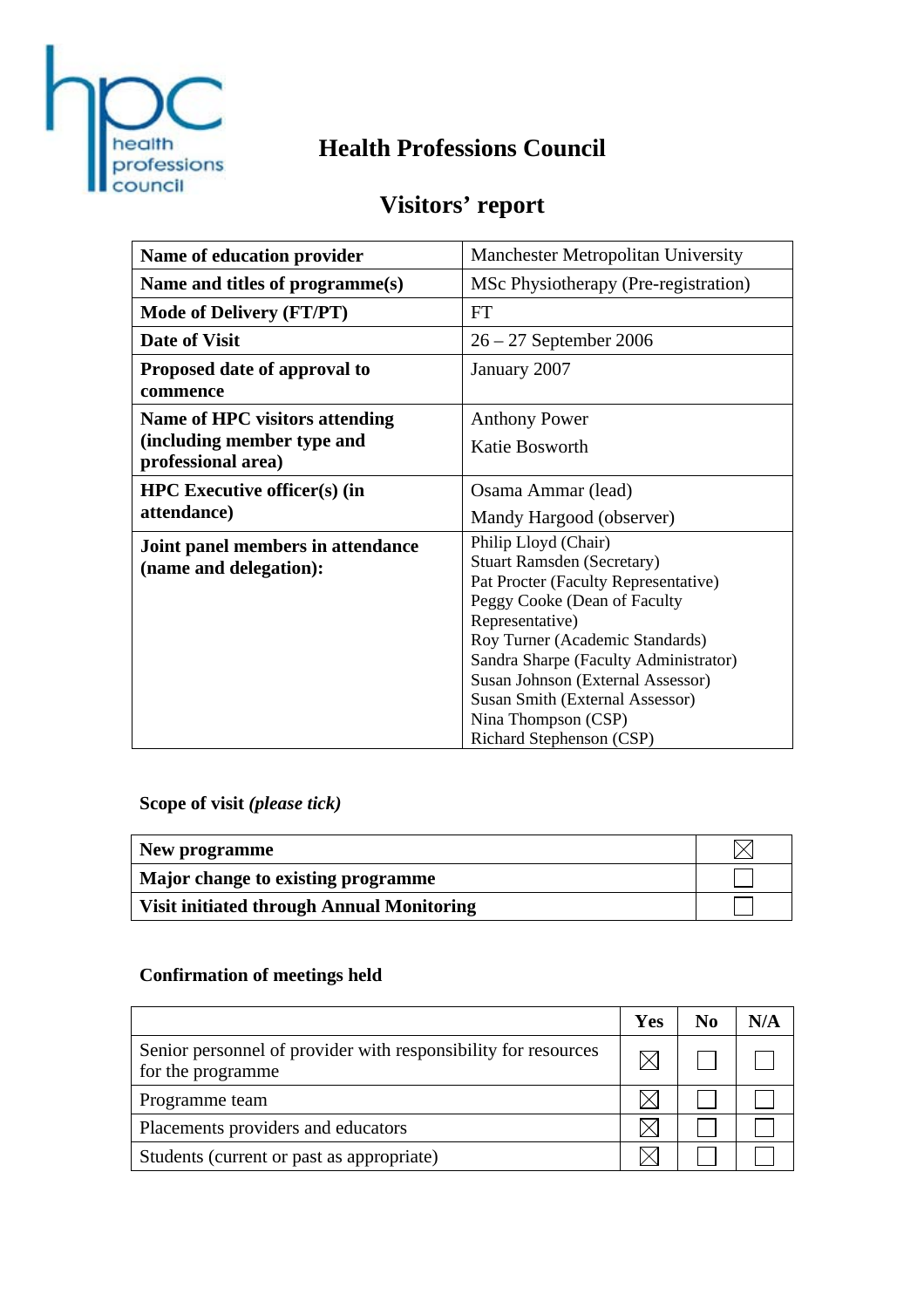#### **Confirmation of facilities inspected**

|                                   | <b>Yes</b> | No | N/A |
|-----------------------------------|------------|----|-----|
| Library learning centre           |            |    |     |
| <b>IT</b> facilities              |            |    |     |
| Specialist teaching accommodation |            |    |     |

**Confirmation that particular requirements/specific instructions (if any) of the Education and Training Committee that have been explored e.g. specific aspects arising from annual monitoring reports.** 

| Requirement (please insert detail) | <b>Yes</b> | No |  |
|------------------------------------|------------|----|--|
|                                    |            |    |  |
|                                    |            |    |  |
|                                    |            |    |  |
|                                    |            |    |  |

|  | Proposed student cohort intake number please state |  |
|--|----------------------------------------------------|--|
|--|----------------------------------------------------|--|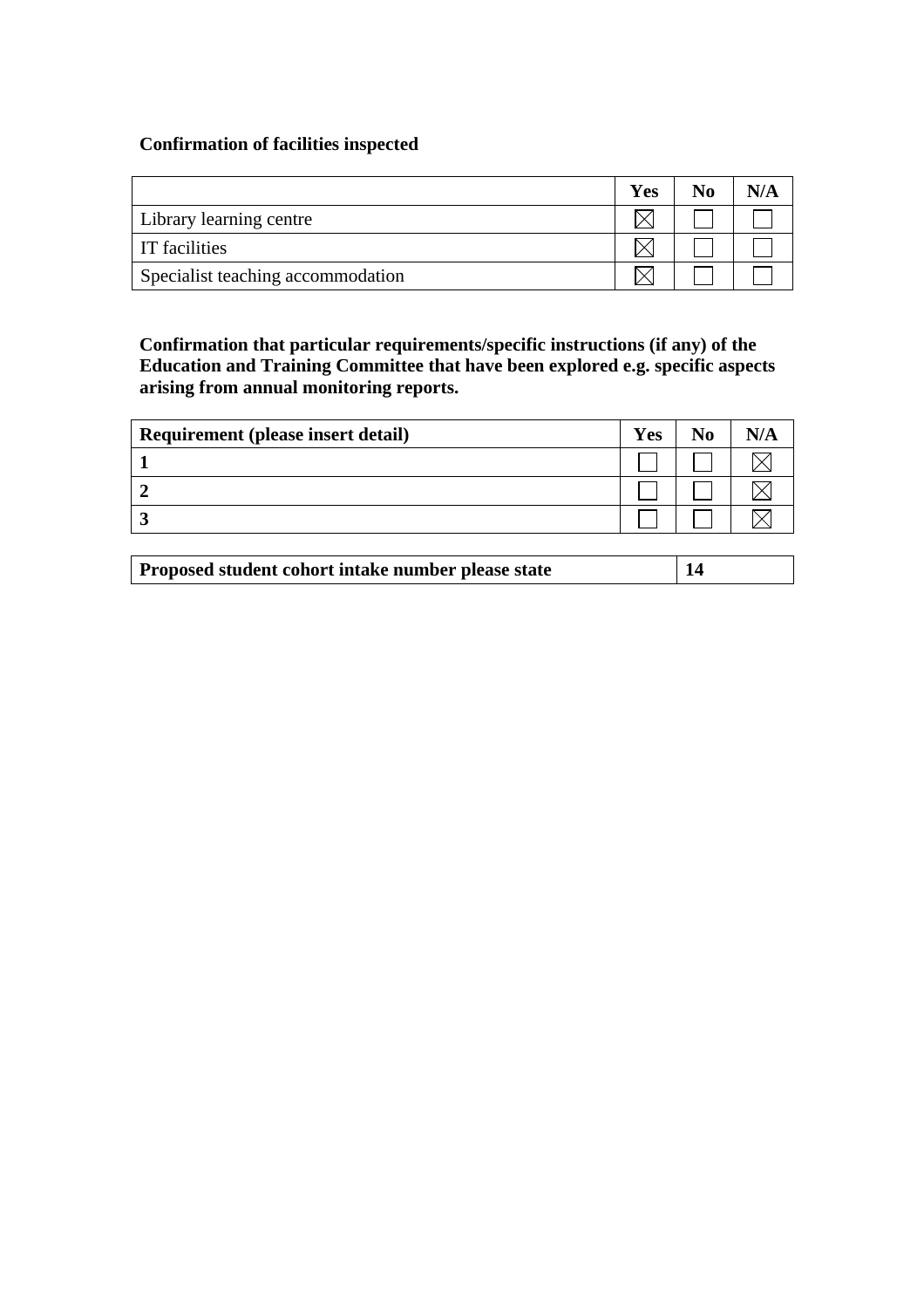The following summarises the key outcomes of the Approvals event and provides reasons for the decision.

## **CONDITIONS**

#### **SET 2** *Programme admissions*

The admission procedures must:

2.1 give both the applicant and the education provider the information they require to make an informed choice about whether to make, or take up the offer of a place on a programme

**Condition:** The education provider must make clear the current Home Office restrictions on the employment of overseas physiotherapists in the United Kingdom in any advertising, promotional material for the course and at interview.

**Reason:** The visitors felt applicants to the programme may not be aware of the current restrictions on the employment of physiotherapists in the United Kingdom and that it is important these applicants are given accurate information to inform any decision on whether to undertake the programme.

### **SET 5.** *Practice placements standards*

5.13 The placement providers must have an equal opportunities and antidiscriminatory policy in relation to candidates and students, together with an indication of how this will be implemented and monitored.

**Condition:** The education provider must provide the new audit tool for assessing practice placement providers which must include particular reference to the placement provider having a satisfactory equal opportunities and anti-discrimination policies in place.

**Reason:** Currently placement providers are assessed by the programme team on the basis of in-depth knowledge of the provider built up through formal and informal contact. In future, the education provider may use a wider range of placement practice providers (for example, in the commercial and voluntary sector) and it is important that every provider is subject to scrutiny in terms of their equal opportunity and antidiscrimination policies.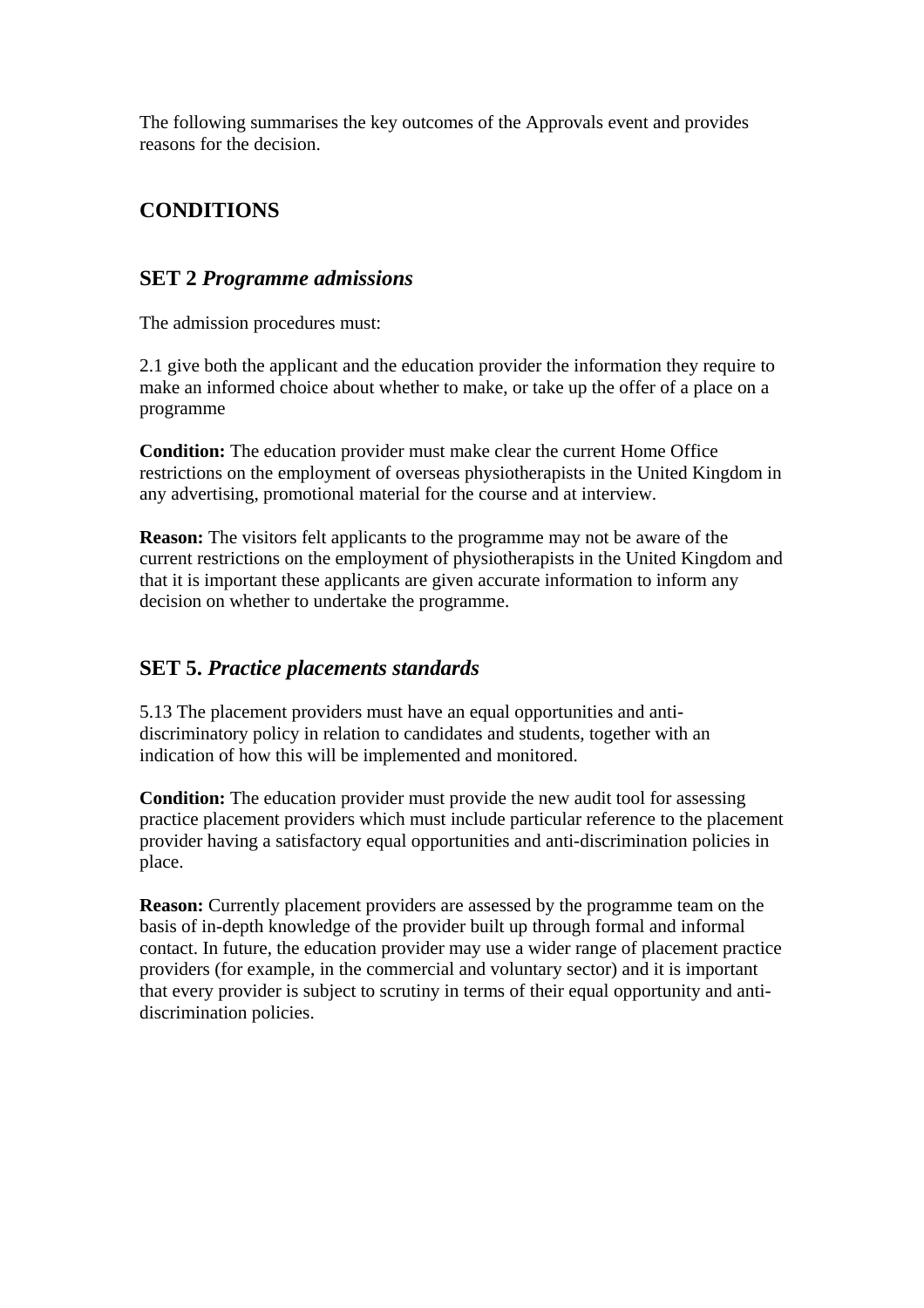#### **SET 6.** *Assessment standards*

6.7.5 for the appointment of at least one external examiner from the relevant part of the Register.

**Condition:** The education provider must include in the programme specification/ definitive document the stipulation for the appointment of at least one external examiner from the relevant part of the Register.

**Reason:** Although the programme team intends to make use of an existing external examiner from the undergraduate programme, it is felt appropriate to ensure that any successive appointments will hold relevant profession specific knowledge.

#### **Deadline for Conditions to be met: 20th October 2006**  To be submitted to Approvals Panel on: 13<sup>th</sup> December 2006 (Panel)

### **RECOMMENDATIONS**

#### *SET 3. Programme management and resource standards*

3.13 The learning resources, including the stock of periodicals and subject books, and IT facilities, including internet access, must be appropriate to the curriculum and must be readily available to students and staff.

**Recommendation:** Existing facilities are appropriate, but in light of the education provider's stated intention to develop e- learning approaches, the provision of information technology facilities and services needs prioritisation in the budget planning process. This recommendation is of particular importance in view of the planned relocation of the course to a new site in the near future.

**Reason:** The rationale for the course is predicated on the assumption that students, who are all graduates, will be able to manage their learning in an effective manner using a variety of study techniques including significant use of e-learning. If this is to be achieved in practice adequate facilities and support must be available.

#### **SET 4.** *Curriculum Standards*

4.4 The curriculum must remain relevant to current practice.

**Recommendation:** Given the growing awareness of the importance of interprofessional learning for physiotherapy students the education provider should seek to implement its inter-professional learning strategy as soon as possible.

**Reason:** The education provider has undertaken significant collaborative work with other programme teams in the Faculty of Health, Social Care and Education to develop a strategy for inter-professional learning. The education provider needs to